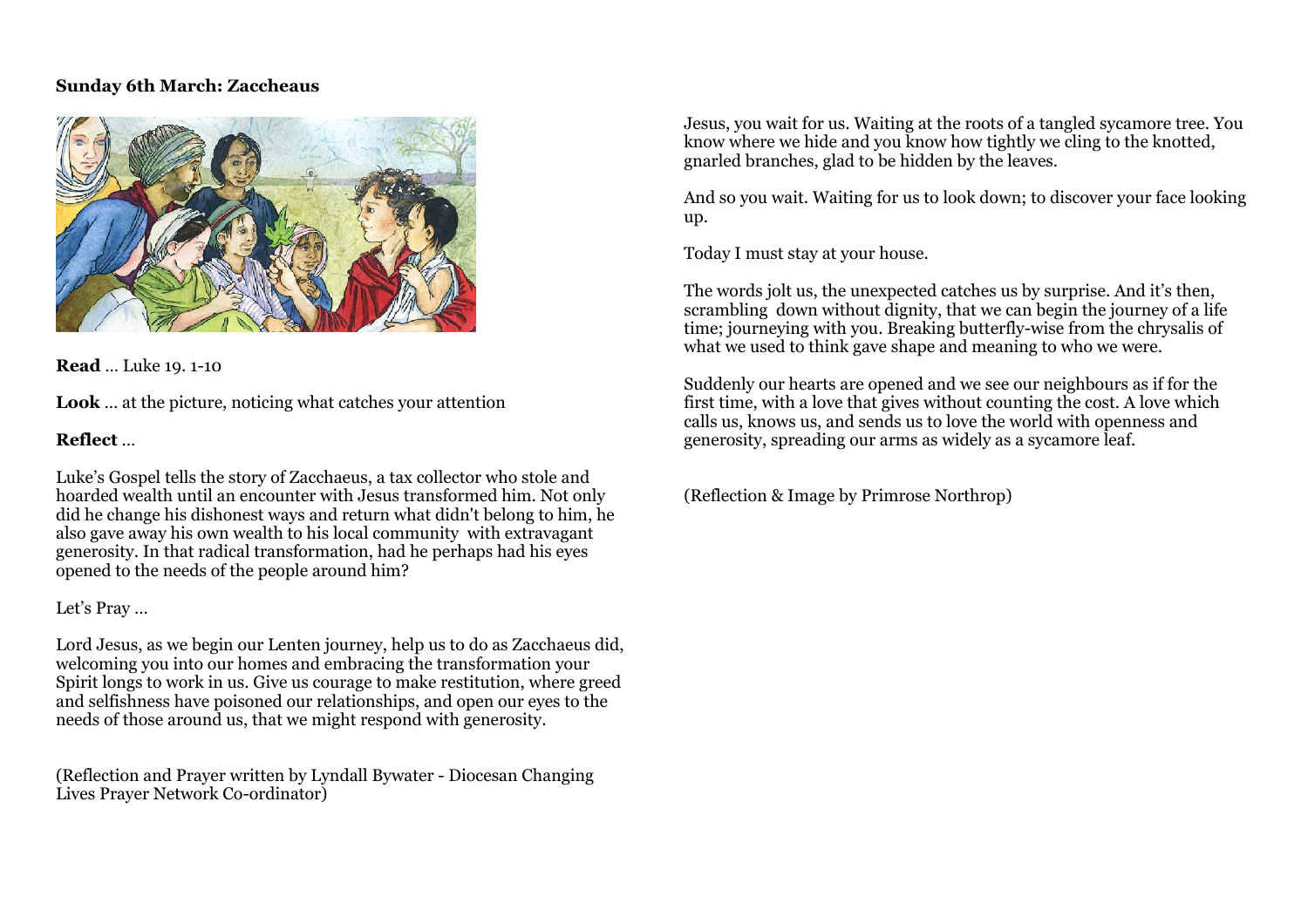### **Sunday 13th March: Caring for the poor**



**Read** … Deuteronomy 15. 4-11

**Look** … at the picture, noticing what catches your attention

# **Reflect** …

In this week's Scripture reflection we consider some verses from Deuteronomy which contain instructions to God's people about providing for those living in financial hardship.

The passage begins with the hopeful promise that there need never be any poor people in the land because there will always be more than enough to go round, and ends with the resigned acceptance that there will always be poor people in the land; a recognition perhaps that, left to our own devices, we humans tend to lack the fair-mindedness and generosity to ensure nobody goes without.

God our provider, we give you thanks for what we have, and ask your forgiveness for the times when we hoard our resources out of fear or insecurity. Help us to work for a fairer, kinder world, where those who have more than they need give to those who don't have enough.

(Reflection and Prayer written by Lyndall Bywater - Diocesan Changing Lives Prayer Network Co-ordinator)

Lord, it is so easy to look the other way from another's suffering. We have our own concerns, the calls on our resources are never-ending.

So we cross the street and we look the other way, pretending we never saw the misery of extinguished hope in another's eyes.

We inhabit a desert place where bread is not broken to be shared.

Where the poor huddle beyond the bright pools of light spilling from our windows; the starving children exist hundreds of miles away; the homeless man continues sleeping rough in the rain; the refugee spends all she has on an uncertain channel crossing.

We cannot, by our own strength, bring about lasting change.

But by your strength, O Lord, teach us this day to see with your eyes and to find in the monochromatic darkness of our own perspectives, the shimmer of your life, and in places where we thought there was no hope, surprise us with something more than hope; your gift of joyful generosity.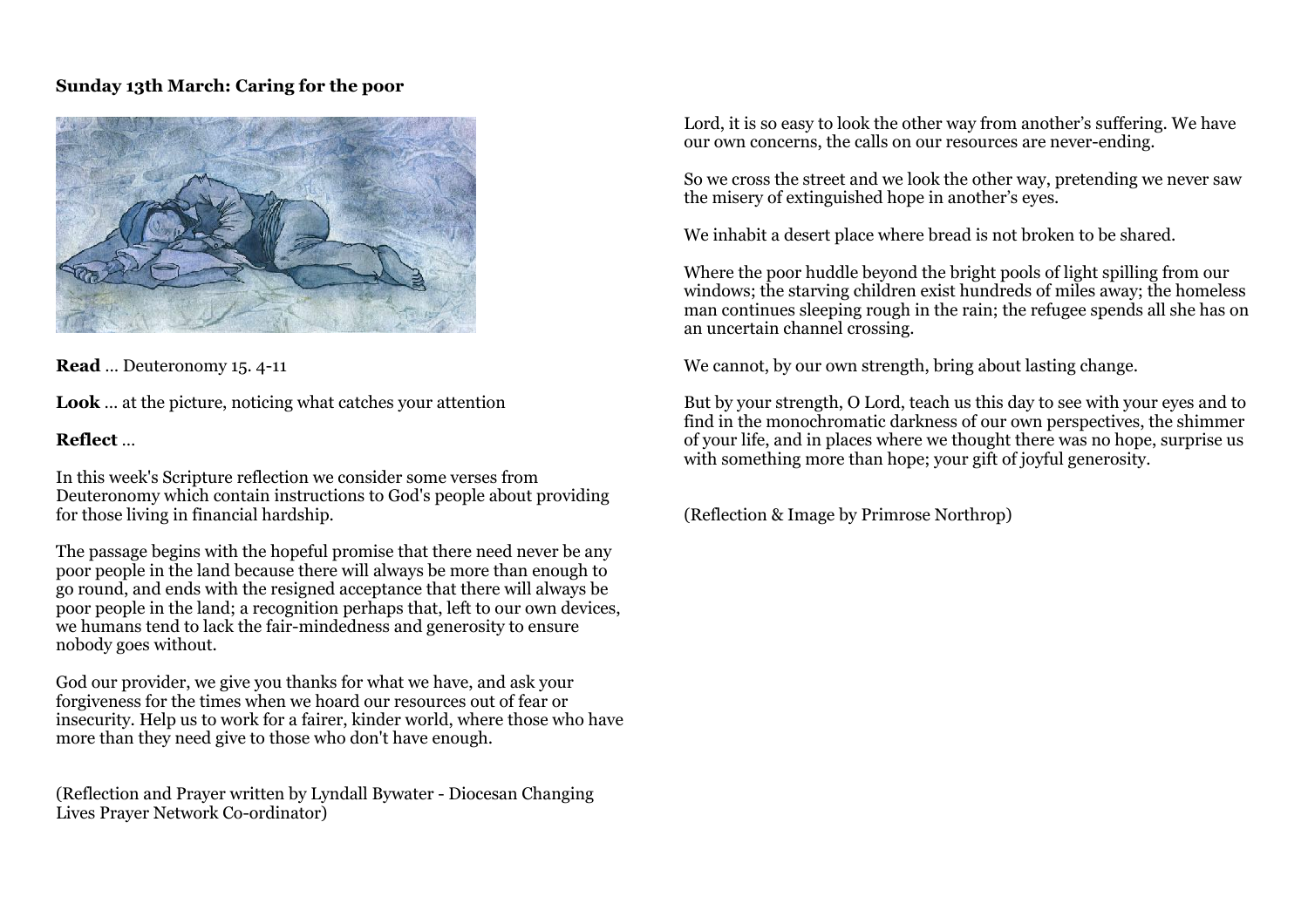# **Sunday 20th March: The widow's mite**



**Read** … Luke 21. 1-7

**Look** … at the picture, noticing what catches your attention

# **Reflect** …

Today we meet a widow who refused to let poverty, or the fear of it, get in the way of her generosity, giving not out of a surfeit of wealth but a surfeit of love. Dropping her last pennies into the temple treasury must have required enormous trust.

Jesus seems to have known something of her situation so perhaps they'd met. Perhaps seeing him there gave her the courage for risky generosity.

Jesus Christ, when the choice to be generous feels all too risky, help us to lean on you, the one who sees us and knows our need. Gift us the faith to trust you in our letting go.

(Reflection and Prayer written by Lyndall Bywater - Diocesan Changing Lives Prayer Network Co-ordinator)

Jesus, how can a single coin, cradled in the chapped palm of an unnamed woman, come to mean so much? It is so small. Small enough to be lost, discarded, forgotten. A chip of bright silver, its edges rounded smooth like sea-glass tossed by the waves onto the shore.

And yet, in its smallness, it's insignificance, it is still noticed by you.

Noticed, held, known, and treasured in your heart. In your eyes, it becomes the pearl without price, the precious gift we all imagine offering you. Carrying that precious disc of silver, the widow chooses to ignore the rationality of the world.

We imagine what it might be like to give lavishly. But few of us dare to match imagination with such anonymous action.

But in her heart, in the deep well of her soul, the radiant waters break free, gushing up to eternal life. And in that moment, she is the wealthiest widow in the kingdom of heaven.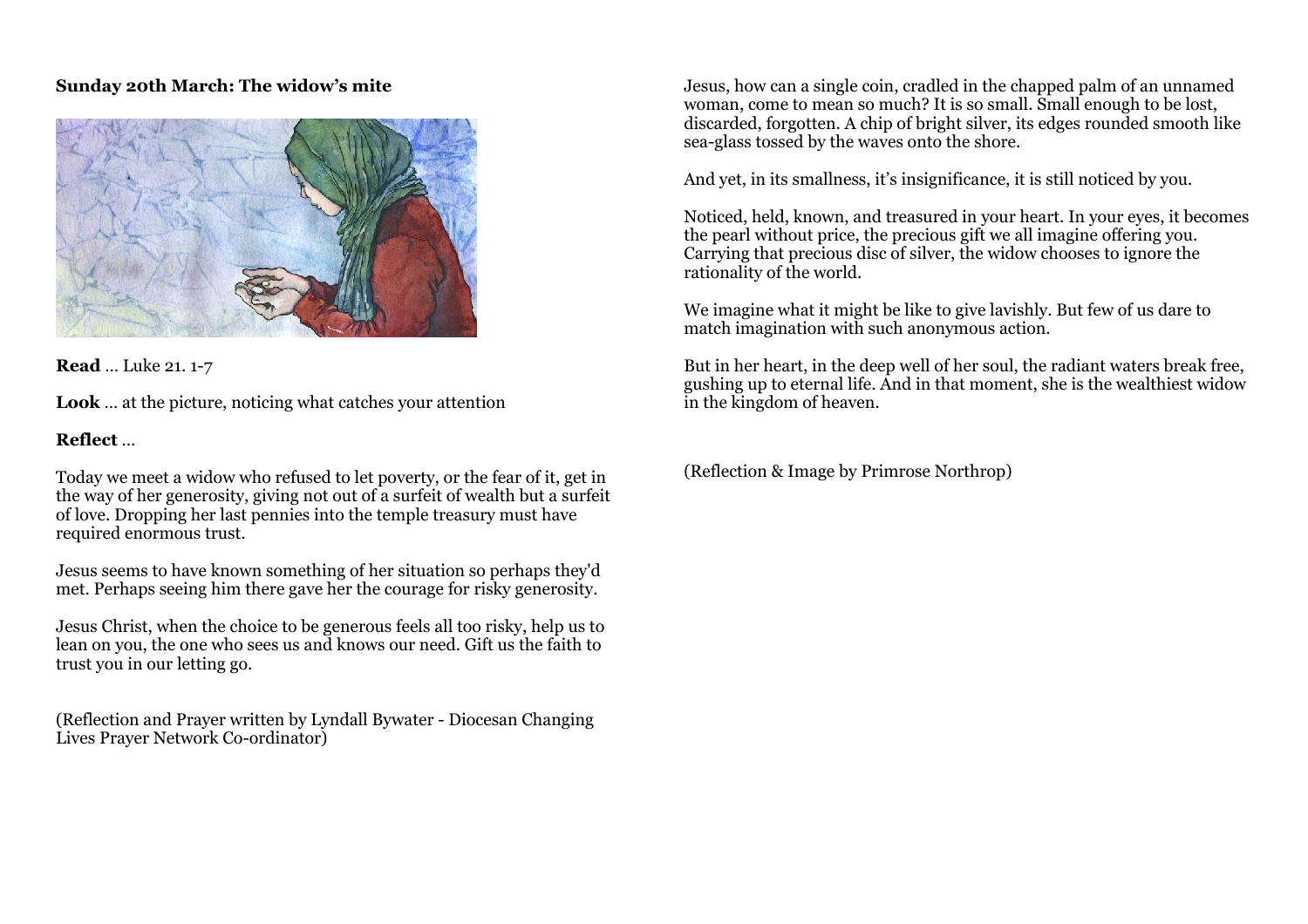### **Sunday 27th March: The widow's oil**



**Read** … 2 Kings 4. 1-7

**Look** … at the picture, noticing what catches your attention

# **Reflect** …

This week's Scripture reflection introduces us to another woman who had lost her husband and now faced crippling debt. There was provision available for her; there was a miraculous outpouring from heaven to meet her need; but she could only access it through the generosity of her neighbours who brought her their empty jars to use.

It may feel as though all we have are empty jars, but in giving them, might we unlock provision and abundance for others?

Gracious God, we give you thanks for the gift of community, of neighbours, friends and colleagues. Teach us to be generous in the sharing of what we have - our time, our energy and our resources - that together we might make room for all that you want to give.

(Reflection and Prayer written by Lyndall Bywater - Diocesan Changing Lives Prayer Network Co-ordinator)

Lord, how often do the demands of others strike us as peculiar or unnecessary. The widow asks her neighbours for their empty oil jars. Perhaps they thought the request was peculiar, but these neighbours are gifted with the willingness to let miracles happen.

So with an exuberant clatter the neighbours arrive, with more jars than necessary.

'Come,' we imagine them calling to each other. 'Come, and offer your empty jars and in return receive the gift of seeing them filled to overflowing!'

It is like the day when a wedding was blest with an unexpected abundance of wine. Wine pouring extravagantly from stone water jars.

It is the sort of miracle that can only happen amidst the ordinary and the mundane. Bread multiplied and broken. Miraculous nets bursting with fish.

'Come,' we too are invited to offer our ordinary lives to you. 'Take our empty, borrowed, cobweb covered oil jars and fill them. Fill them to overflowing!'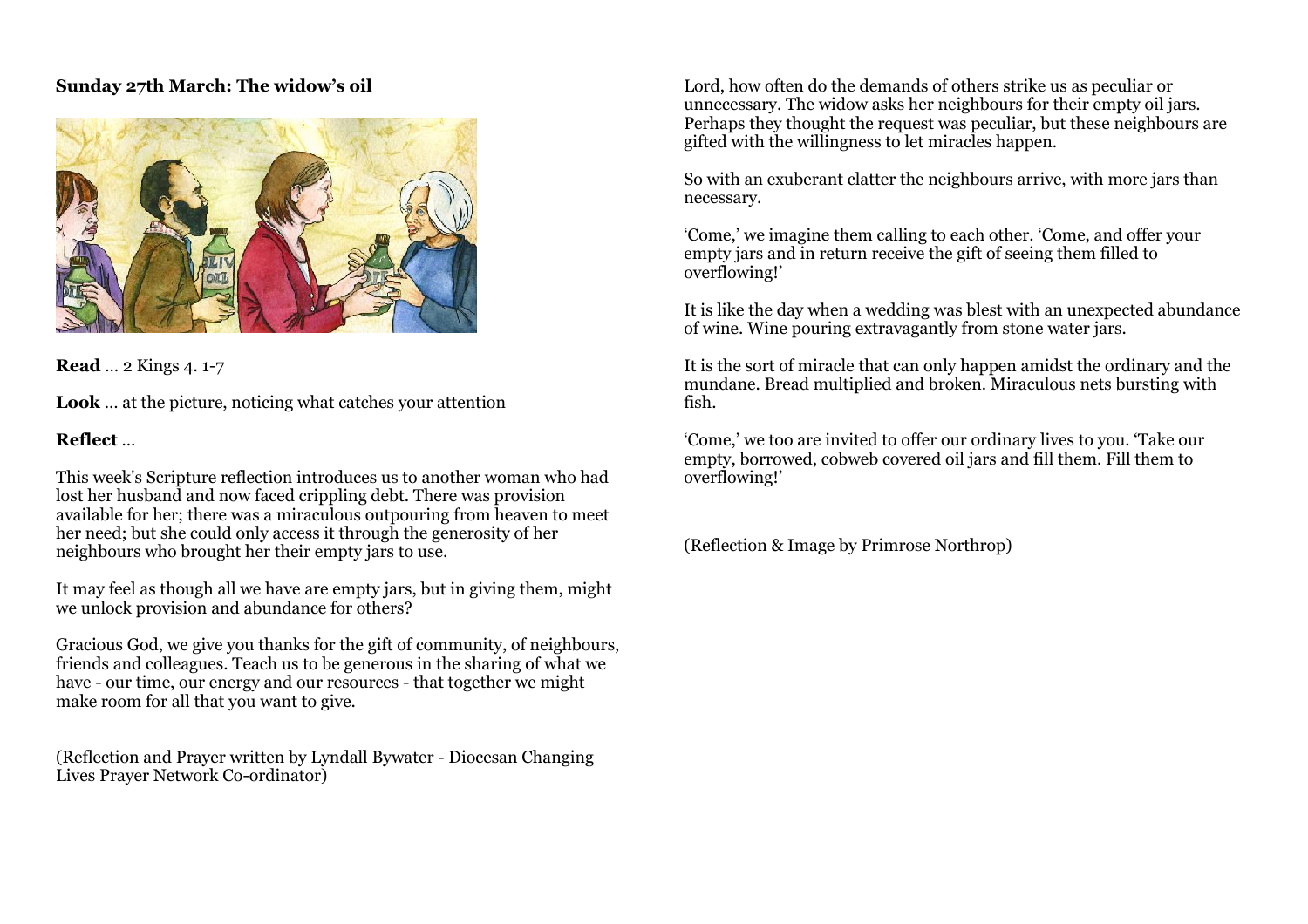# **Sunday 3rd April: The Good Samaritan**

![](_page_4_Picture_1.jpeg)

**Read** … Luke 10. 25-37

**Look** … at the picture, noticing what catches your attention

# **Reflect** …

A man from Samaria was travelling along a particularly dangerous road when he saw another man who had been robbed and left for dead. They were enemies by virtue of the history between the communities they'd been born into, but the Samaritan doesn't seem to have given that a thought in his haste to be generous.

Lord, forgive us when differentness quenches our generosity; when we are reluctant to reach out to those of a different race, class or religion to us. Confront us with our prejudices. Challenge us over our preconceptions. Grow in us the joy of reaching across cultural divides, to give and receive, to learn and connect.

(Reflection and Prayer written by Lyndall Bywater - Diocesan Changing Lives Prayer Network Co-ordinator)

Jesus, you know how to weave a good story. You know how to catch our attention and to carry the point to its ultimate, astonishing conclusion.

Once you sat in the afternoon sunshine with the shadows dappling your face and you told a story about neighbours.

Broken bones, broken skin, broken faith in the entire human race. A day spent listening to the footsteps of the ones who were supposed to help.

A day spent listening to footsteps passing, passing, passing. Footsteps fading, fading, fading into indifferent silence.

And the eventual, breathless surprise at the one who does approach, who kneels, who lifts, who carries, who offers extravagant care.

And then the question is turned to confront us.

Who are we in the story. What are the choices we will make today, tomorrow, the day after. Will we allow our days to be disrupted by the unexpected need of another?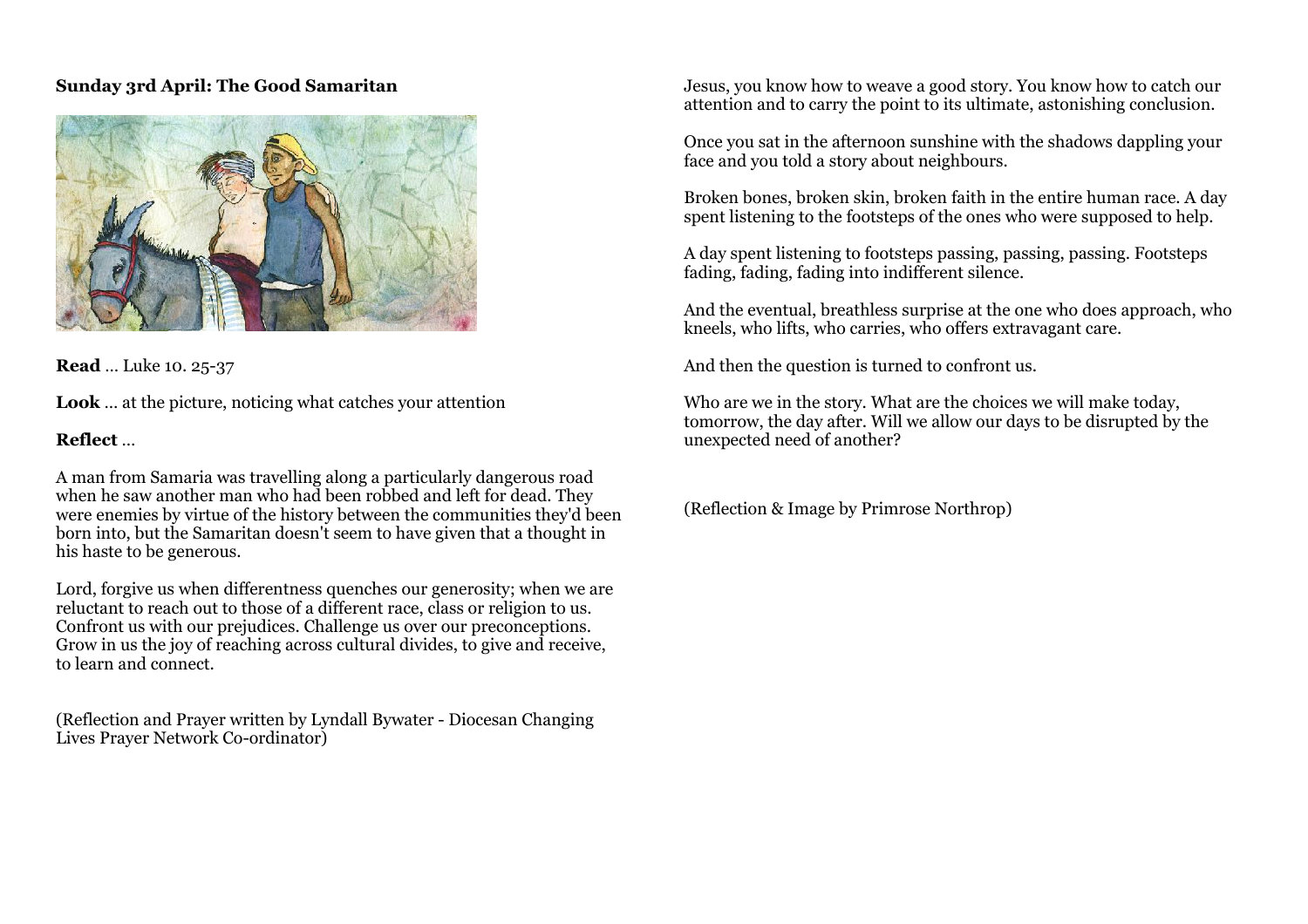# **Sunday 10th April: David and Mephibosheth**

![](_page_5_Picture_1.jpeg)

**Read** … 2 Samuel 9. 1-13

**Look** … at the picture, noticing what catches your attention

# **Reflect** …

King David had just lost Jonathan, his dearest friend, yet his grief didn't close his heart. Instead, that potent combination of love and sorrow overflowed in a longing to show extravagant generosity to someone ... anyone ... who might have mattered to Jonathan.

Spirit of comfort, tend in us the wounds of sorrow and loss. Cleanse us from bitterness and sooth the sting of disappointment with the balm of hope. As we journey through grief together, may we find new wellsprings of love opening up within us and overflowing in compassionate generosity.

(Reflection and Prayer written by Lyndall Bywater - Diocesan Changing Lives Prayer Network Co-ordinator)

Lord, you call us to care.

To care, even when our hearts are breaking with grief.

Even when we stand on the very brink of the valley of the shadow of death

You wait and you watch, on the high ground of our lives, at the fringes, in the unexpected deep-down places, and you offer us the strength to reach out from our own sorrow to find another who weeps.

In simple broken bread, a banquet is shared. A gift is given and received. We learn afresh what it means to reach out across the chasm.

Sometimes it takes us time to let go, time to turn back against the rushing tide of our lives, to see the need we can help to fill.

Call us to take the time.

To see in the eyes of the other your unmeasurable gift.